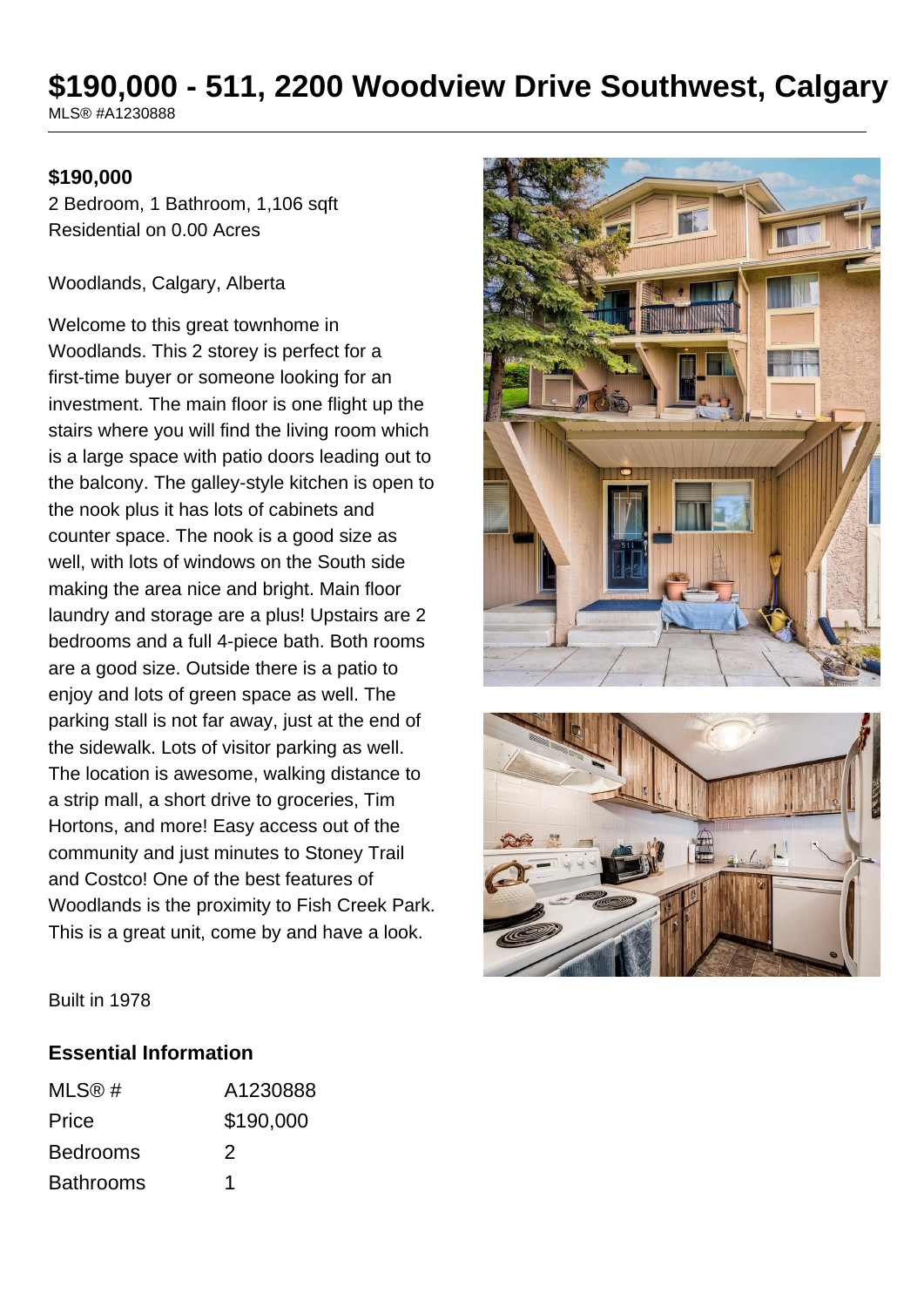| <b>Full Baths</b>     |                                                                                |
|-----------------------|--------------------------------------------------------------------------------|
| <b>Square Footage</b> | 1,106                                                                          |
| <b>Year Built</b>     | 1978                                                                           |
| <b>Type</b>           | <b>Residential</b>                                                             |
| Sub-Type              | Row/Townhouse                                                                  |
| <b>Style</b>          | 2 Storey                                                                       |
| <b>Status</b>         | Active                                                                         |
| Condo Fee             | 278                                                                            |
|                       | Condo Fee IncludesAmenities of HOA/Condo, Common Area Maintenance, Maintenance |
|                       | Professional<br>Parking,<br>Management,<br>Grounds,<br>Reserve<br>Fund         |
|                       | <b>Contributions, Snow Removal</b>                                             |

Condo Name Sierra Gardens

# **Community Information**

| Address            | 511, 2200 Woodview Drive Southwest |
|--------------------|------------------------------------|
| Subdivision        | Woodlands                          |
| City               | Calgary                            |
| Province           | Alberta                            |
| <b>Postal Code</b> | <b>T2W 3N6</b>                     |
|                    |                                    |

# **Amenities**

| Amenities             | <b>None</b> |
|-----------------------|-------------|
| <b>Parking Spaces</b> | 1           |
| Parking               | Stall       |

## **Interior**

| Goods Included              | <b>See Remarks</b>             |                                                                    |
|-----------------------------|--------------------------------|--------------------------------------------------------------------|
| Appliances                  |                                | Dishwasher, Electric Stove, Range Hood, Refrigerator, Washer/Dryer |
| Heating                     | <b>Forced Air, Natural Gas</b> |                                                                    |
| Cooling                     | <b>None</b>                    |                                                                    |
| <b>Basement Development</b> |                                | <b>None</b>                                                        |
| <b>Basement Type</b>        |                                | <b>None</b>                                                        |
| Flooring                    |                                | Carpet, Linoleum                                                   |

# **Exterior**

| <b>Exterior Features</b> None |                        |
|-------------------------------|------------------------|
| Lot Description               | Landscaped             |
| Roof                          | <b>Asphalt Shingle</b> |
| Construction                  | Stucco, Wood Frame     |